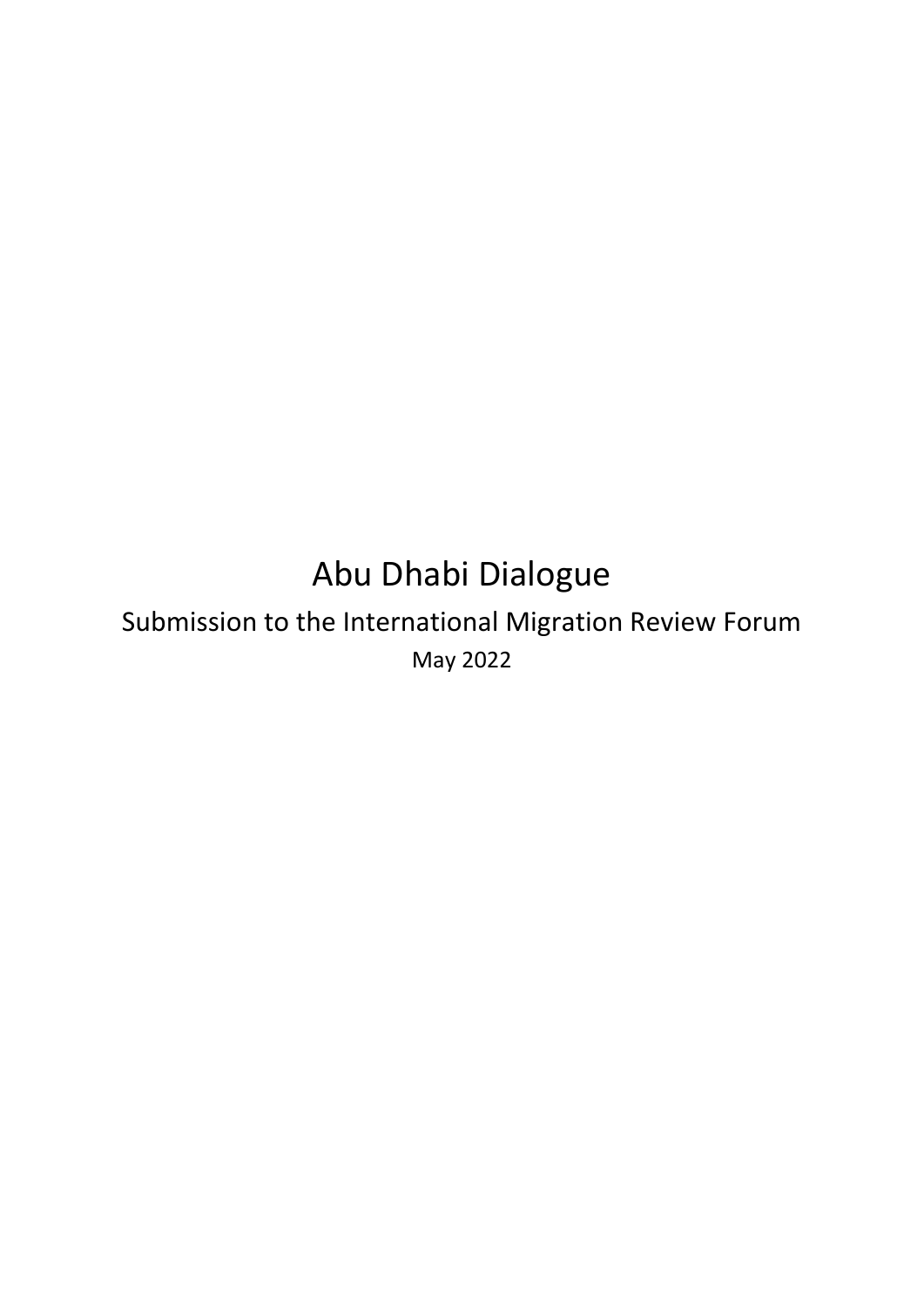## **Table of Contents**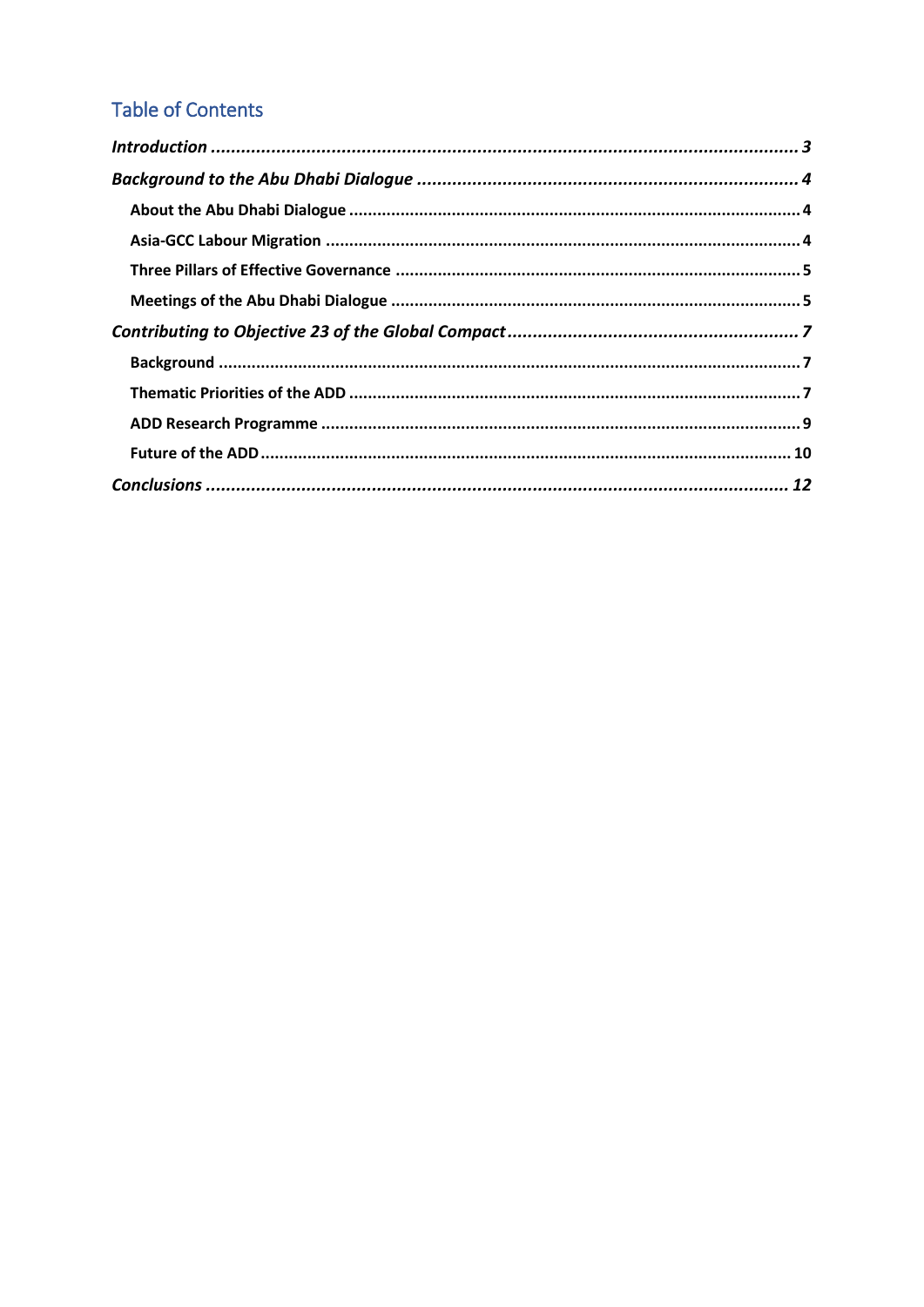## <span id="page-2-0"></span>Introduction

This report is submitted to the International Migration Review Forum by the Abu Dhabi Dialogue (ADD), an Interstate Consultative Mechanism (ISCM) that enables dialogue and cooperation to improve the governance of labour migration between Asian countries of origin and destination.

This document has been drafted and submitted in line with the Joint Declaration of Ministers attending the Sixth Ministerial Consultation, convened in Dubai on the 26<sup>th</sup> and 27<sup>th</sup> October 2021, which called 'on the Secretariat to draft a short report underlining how the Abu Dhabi Dialogue meets Objective 23 of the Global Compact ("Strengthen international cooperation and global partnerships for safe, orderly and regular migration") and submit this to the relevant organisations in advance of the IMRF.'

In submitting this document, the Abu Dhabi Dialogue takes note of Article 47 of the Global Compact for Safe, Orderly and Regular Migration, which invites 'Regional Consultative Processes and other global, regional and subregional fora to provide platforms to exchange experiences on the implementation of the Global Compact, share good practices on policies and cooperation, promote innovative approaches, and foster multi-stakeholder partnerships around specific policy issues.'

The Abu Dhabi Dialogue also takes note of Article 50, which invites 'Regional Consultative Processes to review the implementation of the Global Compact with the respective regions, beginning in 2020, alternating with discussions at a global level at a four-year interval, in order to effectively inform each edition of the International Migration Review Forum, with the participation of all relevant stakeholders.'

Finally, the Abu Dhabi Dialogue takes note of Article 52, which invites 'fora such as … Regional Consultative Processes and others to contribute to the International Migration Review Forum by providing relevant data, evidence, best practices, innovative approaches and recommendations as they relate to the implementation of the Global Compact for Safe, Orderly and Regular Migration.'

At the Sixth Ministerial Consultation of the Abu Dhabi Dialogue, assembled Ministers invited the Chair and Secretariat to identify options for 'organising a multi-year programme of activities focused on national efforts to implement the Global Compact for Safe, Orderly and Regular Migration, to enable Member States to share information and experiences.' The Abu Dhabi Dialogue will endeavour to report on the outcomes of that programme to the next International Migration Review Forum, in 2026.

This report summarises activities undertaken as approved by Ministers of the ADD through to the end of 2021.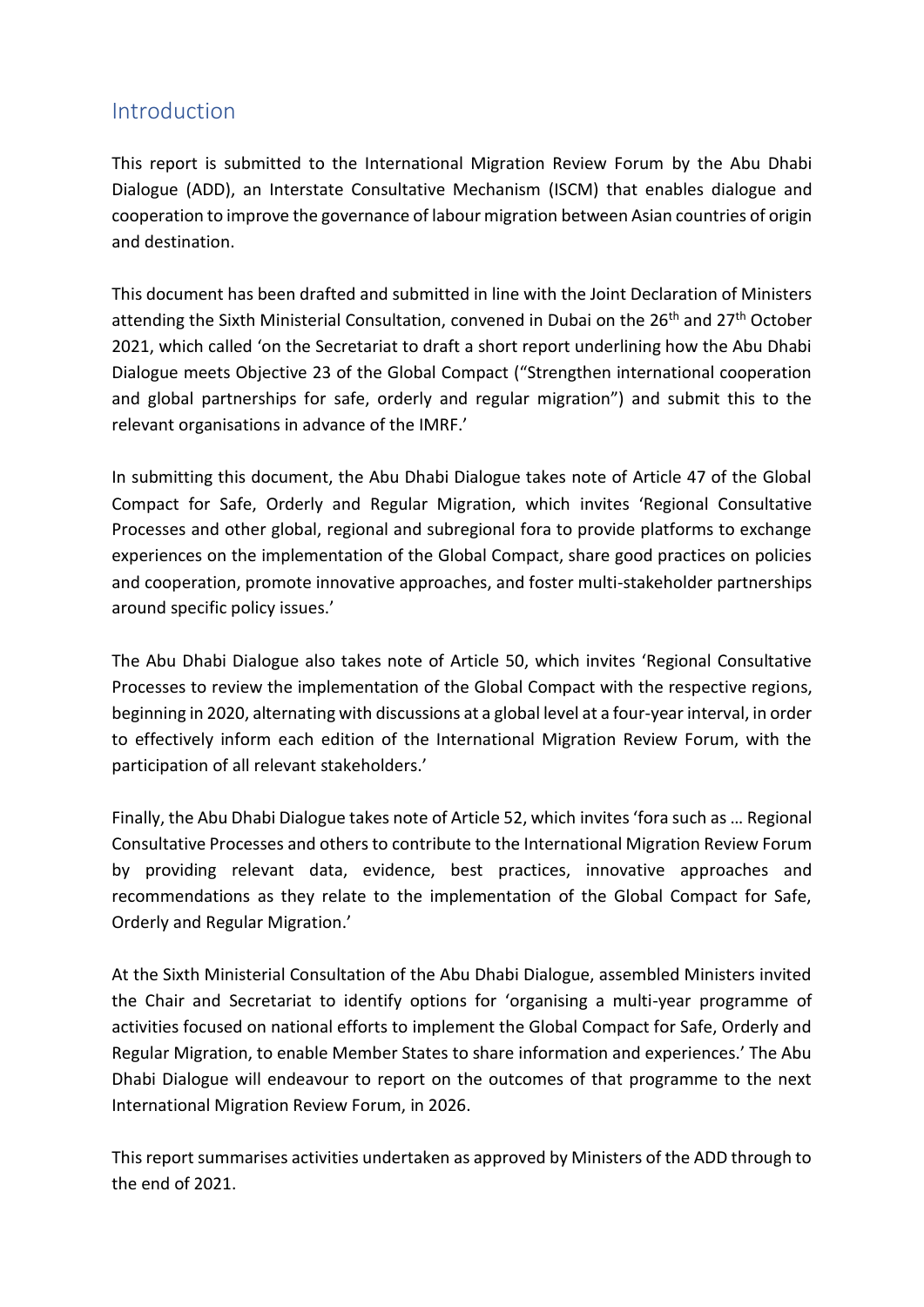## <span id="page-3-0"></span>Background to the Abu Dhabi Dialogue

#### <span id="page-3-1"></span>About the Abu Dhabi Dialogue

The Abu Dhabi Dialogue was established in 2008 as a means of building trust and increasing cooperation among Asian countries of origin and destination on issues relating to labour migration governance. The Member States of the Abu Dhabi Dialogue are Afghanistan, Bahrain, Bangladesh, India, Indonesia, Kuwait, Malaysia, Nepal, Oman, Pakistan, Qatar, Philippines, Saudi Arabia, Sri Lanka, Thailand, the United Arab Emirates and Vietnam. Regular observers include IOM, ILO, OECD, UN Women, the private sector and civil society representatives. The current Chair-in-Office, since October 2021, is the Government of Pakistan, and the permanent secretariat is provided by the Government of the United Arab Emirates.

As a state-led Regional Consultative Process, the ADD aims to enable safe, orderly and regular migration in some of the world's largest temporary labour migration corridors. Through multilateral dialogue and cooperation on the joint-development of labour mobility-related programming, implementation and reporting, the ADD helps to ensure that Member States develop partnerships for adopting best practices, and are in a position to learn from one another's experience.

#### <span id="page-3-2"></span>Asia-GCC Labour Migration

Over the course of the ADD's existence, recognition of the importance of the interrelationship between labour migration and development has grown significantly. According to UNDESA, migrants in the six GCC States account for over 10 percent of all migrants globally, with Saudi Arabia and the United Arab Emirates hosting the third and sixth largest migrant populations in the world respectively.

Foreign nationals make up a significant proportion of the population in all GCC countries. Of the temporary labour migrants arriving in the Gulf, the vast majority come from Member States of the Abu Dhabi Dialogue. Workers of Asian origin consequently play a highly significant role in the economies of the Gulf, and have contributed to the rapid development that has taken place in the GCC over the last twenty-five years.

As a result of these factors – and the governance structures that underpin them – support for labour migration among host communities in countries of destination remains higher than in many other parts of the world. There is broad consensus that migrant workers play a significant role in the economic development of receiving countries.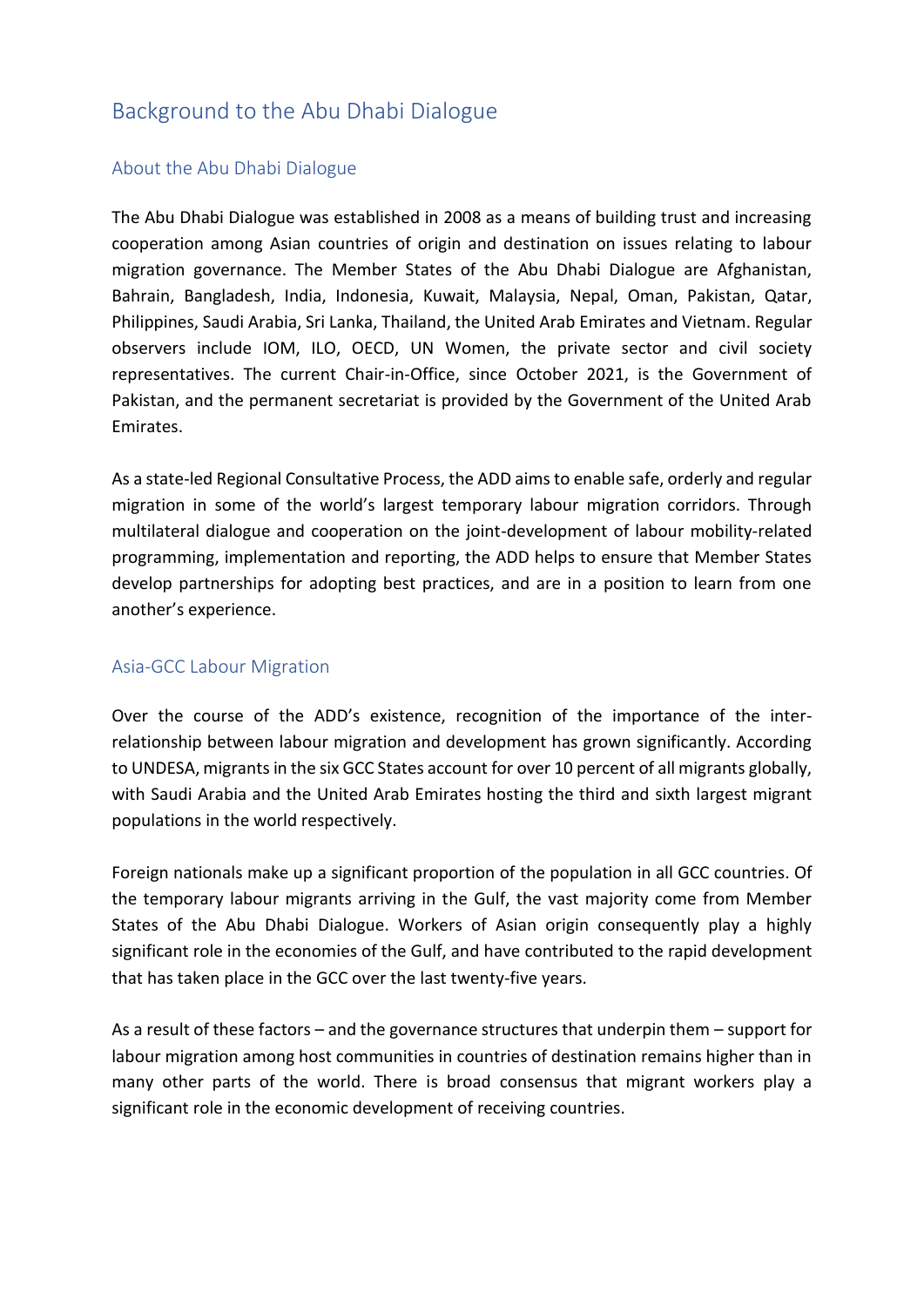The migration of temporary workers to the GCC also has a beneficial impact on the socioeconomic development of the countries of origin. According to World Bank comprehensive figures (2020), approximately \$118 billion was remitted from GCC countries, representing over one sixth of worldwide remittances. Remittances by migrant workers in Gulf markets consequently represent a significant source of foreign earnings, ranging from 3%-31% of the GDP of sending countries in Asia. Moreover, the workers return home with enhanced social capital, including skills and knowledge, networks and entrepreneurial ideas.

#### <span id="page-4-0"></span>Three Pillars of Effective Governance

Three pillars of effective governance guide the identification of the thematic priorities and the design of programmes that are initiated by the Abu Dhabi Dialogue:

- Ensuring the protection of migrant workers, empowering migrant workers to fulfil their goals and aspirations and affording migrant workers the opportunity to benefit from the outcomes of temporary labour migration;
- Responding to the changing needs of both businesses and workers, with particular attention to the requirements of women migrant workers;
- Supporting labour market institutions in the enhancement of the efficacy of their labour migration policies, including those relating to fair recruitment, skills development and recognition, the provision of information and orientation, and access to justice

These principles are at the heart of the Abu Dhabi Dialogue's commitment to facilitating safe, orderly and regular temporary labour migration.

#### <span id="page-4-1"></span>Meetings of the Abu Dhabi Dialogue

Chairmanship of the Abu Dhabi Dialogue rotates between sending and receiving Member States, typically on a biennial basis. To date, Kuwait, Pakistan, the Philippines, Sri Lanka and the UAE have Chaired the ADD, with Ministerial Consultations held as follows:

- First Ministerial Consultation, Abu Dhabi, 2008
- Second Ministerial Consultation, Manila, 2012
- Third Ministerial Consultation, Kuwait City, 2014
- Fourth Ministerial Consultation, Colombo, 2017
- Fifth Ministerial Consultation, Dubai, 2019
- Sixth Ministerial Consultation, Dubai, 2021

The Chair-in-Office is assisted by the Troika and a representative group of Member States (one country of origin and one country of destination) who act as an Advisory Group and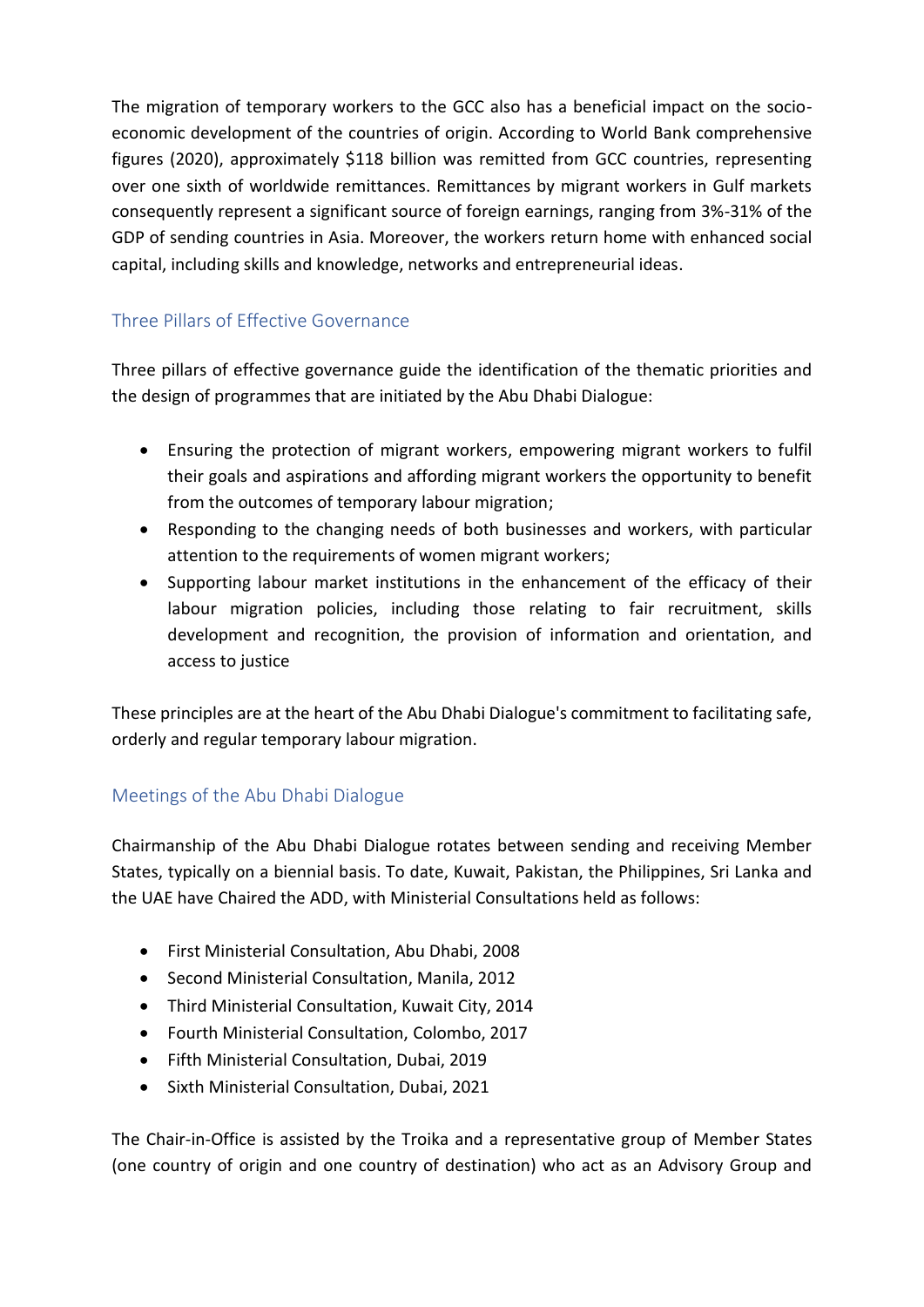provide leadership to, and oversight over, the process between Ministerial Consultations. The Advisory Group currently consists of Pakistan, the UAE and Sri Lanka (the Troika) alongside the Philippines and the Kingdom of Saudi Arabia. Meetings of Senior Officials and various workshops and discussions are held between Ministerial Consultations.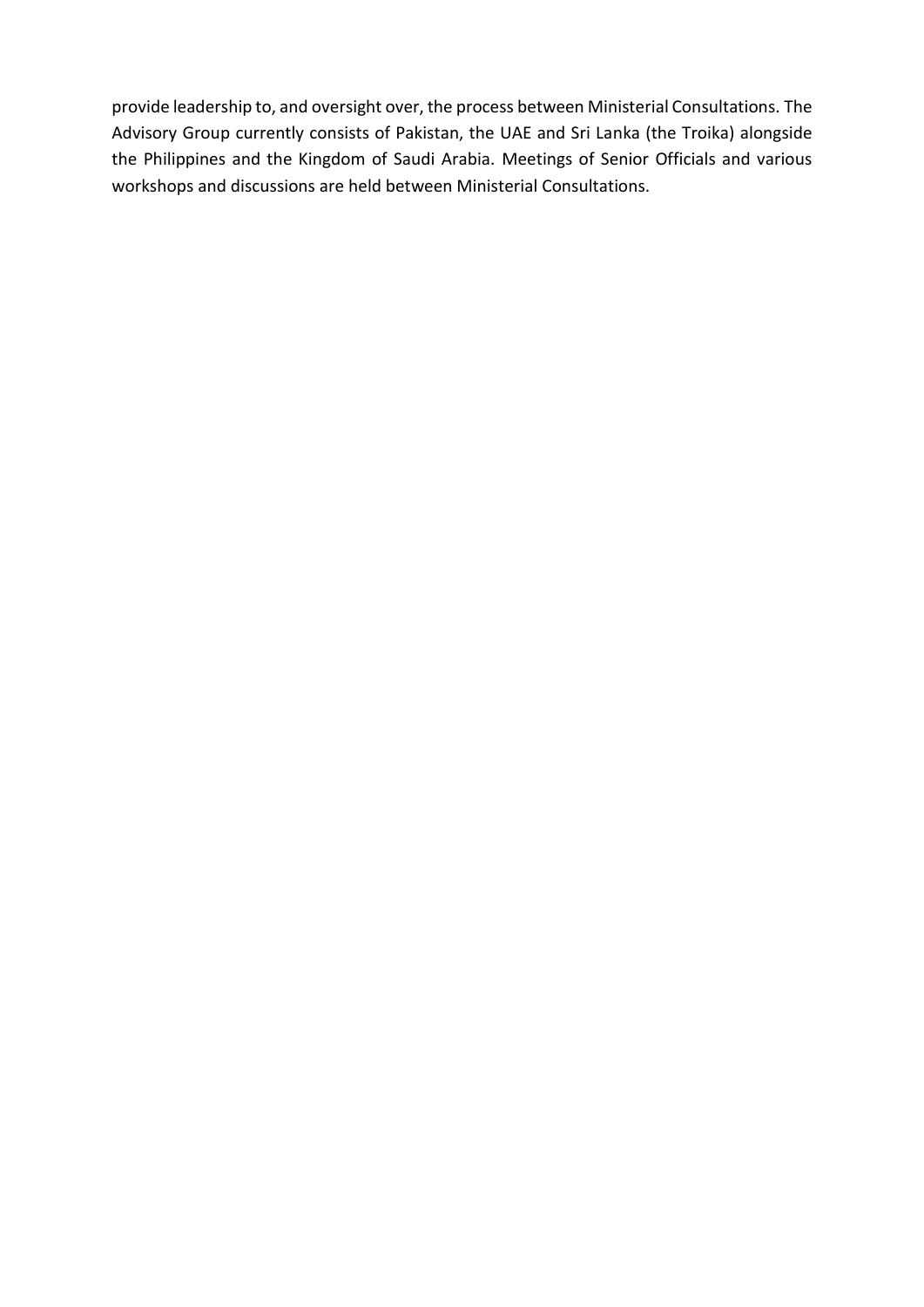## <span id="page-6-0"></span>Contributing to Objective 23 of the Global Compact

#### <span id="page-6-1"></span>Background

As set out in the introduction to this document, the Dubai Declaration of the Sixth Ministerial Consultation calls for a report, focused on the ADD's contributions to Objective 23 of the Global Compact, to be submitted in advance of the International Migration Review Forum.

Article 39 of the Global Compact, addressing Objective 23, commits signatories to 'support each other in the realisation of the objectives and commitments laid out in this Global Compact through enhanced international cooperation, a revitalised global partnership, and in the spirit of solidarity.' Of particular relevance to the ADD, it acknowledges the importance of joint action in addressing challenges faced by least developing and middle-income countries, and recognises that 'migration and sustainable development are multidimensional and interdependent.'

As a state-led, voluntary forum for discussion of and cooperation on the governance of migration, the Abu Dhabi Dialogue plays a key role in meeting these objectives.

#### <span id="page-6-2"></span>Thematic Priorities of the ADD

In addressing its mission to further cooperation and collaborative discussion among Member States, the Abu Dhabi Dialogue has forged a unique approach, which builds capacities and reinforces trust among Member States and stakeholders through a programme of bilateral and multilateral partnerships. These partnerships have evolved through each Chairmanship cycle, but have focused in particular on the following key issues, which are of particular relevance to conditions of labour migration in the Asia-Gulf corridors:

#### **Raising standards of recruitment in countries of origin and destination**

The ADD has regularly convened discussions and partnerships relating to recruitment practices in countries of origin and destination. Ensuring that recruitment fees are not charged to migrant workers and addressing contract substitution can be challenging due to multi-jurisdictional oversight over the process. This was first foregrounded in the ADD context through a collaborative study with IOM titled "Research on the Labour Recruitment Industry between the United Arab Emirates, Kerala (India) and Nepal. The ADD plays a key role in bringing together governments to address this challenge and propose innovative solutions, including by assisting in identifying the provision of financial and technical assistance from third parties. Recent research undertaken by ILO on leveraging technology (see below) to enhance compliant labour selection practices has further strengthened discussion of this thematic track.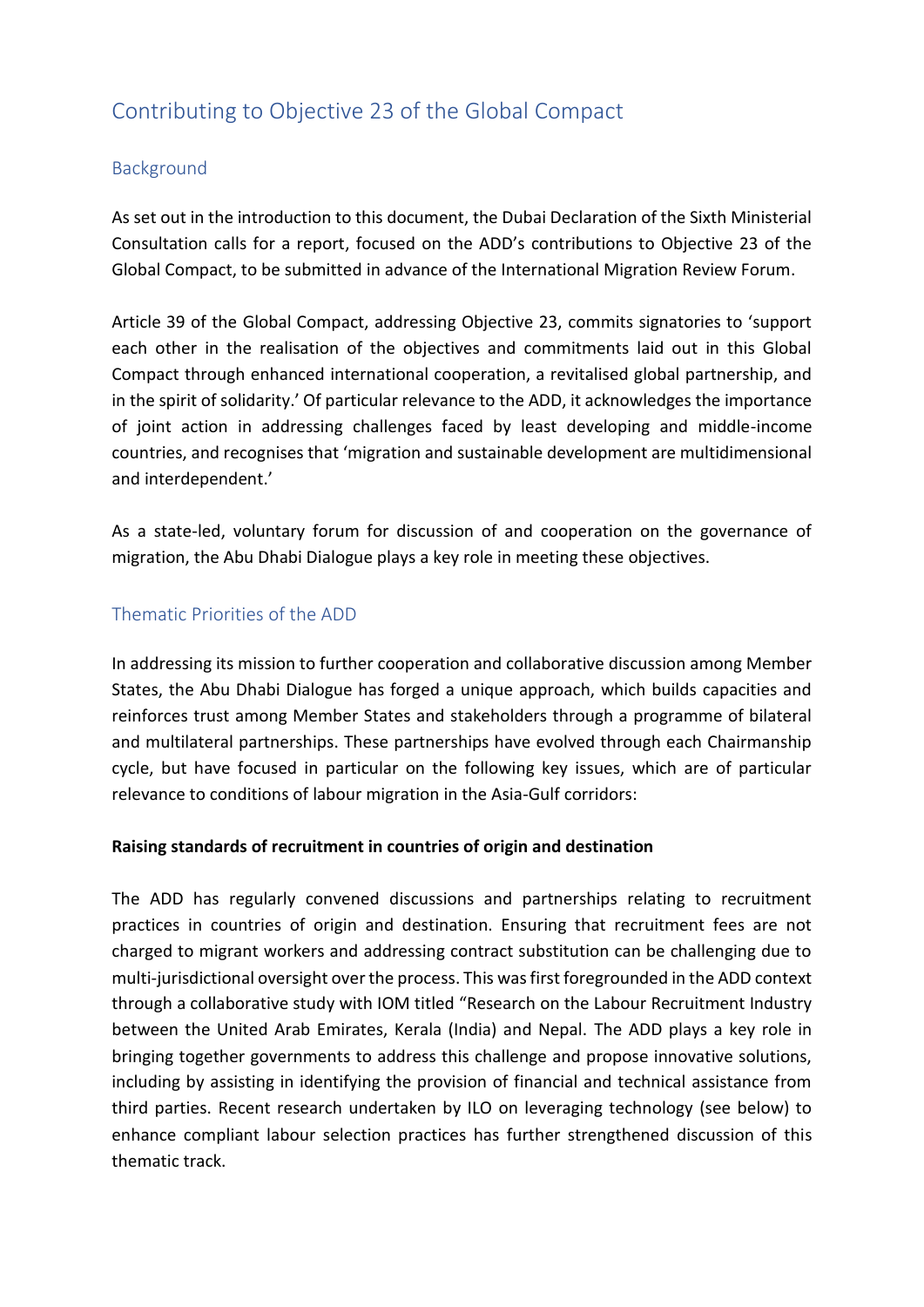#### **Addressing mutual recognition and certification of skills**

Mutual recognition and certification of skills has long been identified as a critical factor in promoting the development outcomes of labour mobility in labour sending countries, as well as increasing productivity in labour receiving countries. Barriers to recognition and certification, including in-work certification, often stem from a failure to align and harmonise incentives among all stakeholders. The ADD has addressed these issues through numerous programmes, including the development of cooperation frameworks involving a wide range of relevant actors.

#### **Providing information and orientation programming**

The ADD has played a critical role in developing an innovative approach to information and orientation programming for migrant workers. The ADD's CIOP programme, which has been developed in coordination with IOM and the support of the Swiss Agency for Development and Cooperation, approaches the issue from a holistic perspective, aligning information provision at the pre-employment, pre-departure and post-arrival stage along individual migration corridors. To date, corridors addressed by the programme include Bangladesh >> Saudi Arabia; Philippines >> UAE; and Sri Lanka >> UAE.

#### **Enhancing the role of technology in the governance of migration**

Technology plays an increasingly important role in the governance of labour migration, with applications relating to recruitment, information flow and data cooperation, and government oversight over the migration cycle. Challenges faced by Member States in implementing effective technological solutions include issues relating to data sovereignty, hosting and security, as well as burden sharing on costs and fees. The ADD has also recently looked at how technology can be effectively used in order to lower barriers for migrant workers to access justice and dispute resolution mechanisms. The ADD has frequently addressed these issues, and allowed Member States to explore and discuss potential solutions.

#### **Improving standards for domestic workers**

Labour migration corridors in the Asia-Gulf region are notable for the opportunities afforded to labour migrants working in domestic positions. To address the growing complexity of domestic work and the specialisation within the sector, Member States discussions have looked in depth at the future of the care economy in the Gulf and the adoption of a humancentric approach. A focus on gender has been consistently utilised to help identify challenges specific to female workers. These programmes aim to provide improve occupational standards, align wages with skills, and promote mobility within the sector. The ADD has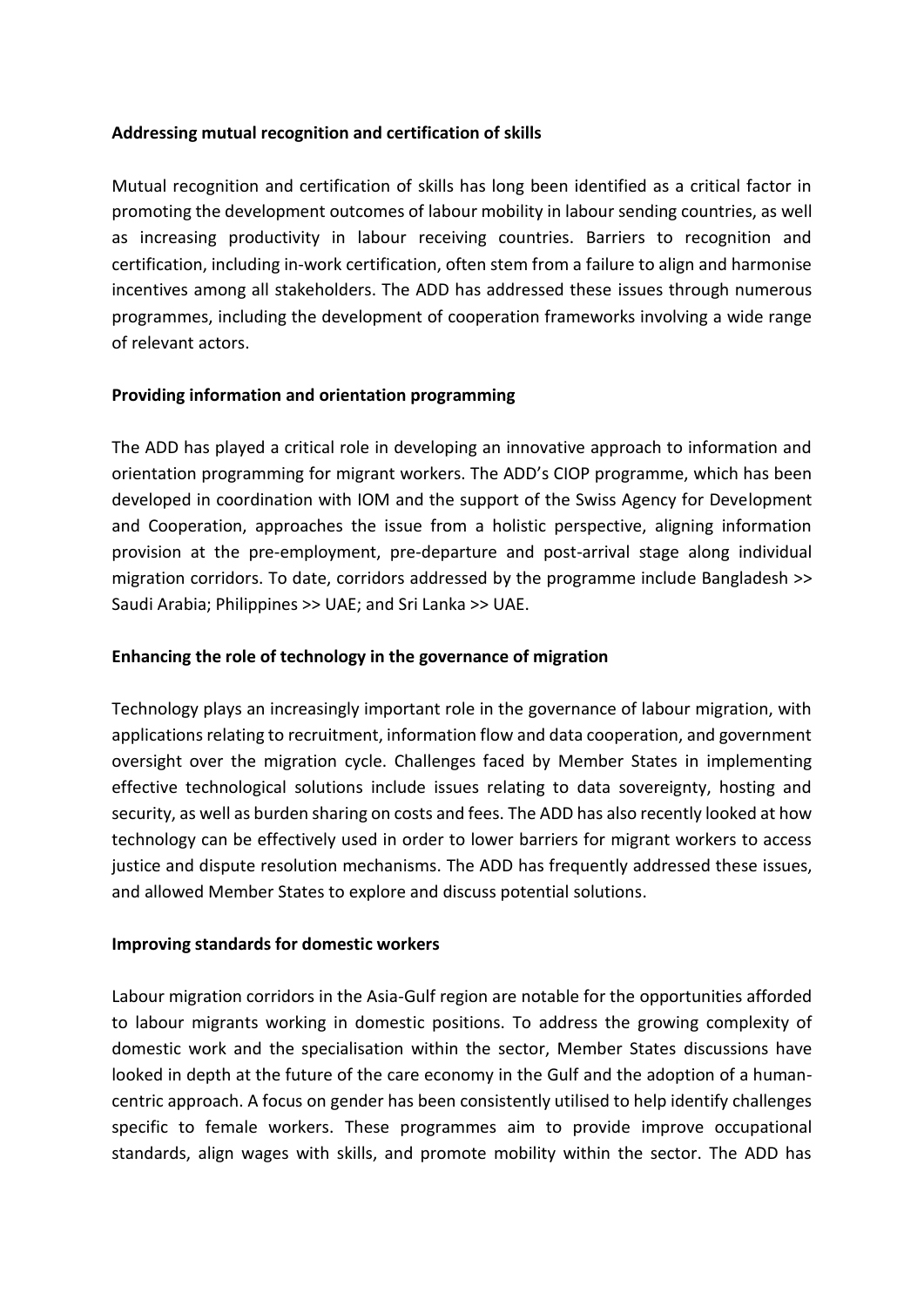played a key role in highlighting the need for deeper understanding on the benefits and involving a broad range of stakeholders in researching options for implementation.

#### **Strengthening inter-regional, intra-regional and global cooperation**

Member States of the ADD have long recognised that while labour migration within the region has characteristics that are unique to its area of focus, there are also lessons to be learned from the approaches taken in other contexts. The ADD has therefore consistently promoted greater inter-regional, intra-regional and global cooperation. This has included organising several workshops in coordination with other ISCMS, as well as holding a regional consultation in coordination with the GFMD in 2020.

#### <span id="page-8-0"></span>ADD Research Programme

At the most recent Sixth Ministerial Consultation, the Abu Dhabi Dialogue reviewed a research programme that was launched in 2019. The programme was designed to strengthen understanding among Member States with regards to the ADD's thematic priorities and ground policy and partnership development in an evidence-based approach. The two-year research programme drew on the expertise of a range of international organisations, focused on the following four research tracks:

#### **Research Track 1: Anticipated Changes in the Employment Landscape in the GCC and their Impact on Labour Supply and Demand in ADD Corridors**

Track One resulted in the development of four research papers. The first paper, titled *The Shifting Employment Landscape and International Migration in ADD Corridors: What Skills for the Future?* highlighted the need for countries of origin and destination to adapt their education, labour market and migration recruitment systems to seize the opportunities brought by new technologies. The second, *The Future of Work for Women Migrant Workers in the Asia-Gulf States Abu Dhabi Dialogue Regional Corridor*, underlined the role of migrant women in lower-skilled work, and emphasised new opportunities for women in emerging sectors, if skills upgrades can be provided.

The third paper, *Upskilling for the Future*, provided examples of upskilling strategies and recommendations on how policy makers can cater to skilling requirements for migrant workforces. The fourth, titled *The Impact of COVID-19 on Labour Mobility Frameworks in the Abu Dhabi Dialogue Corridors*, underlined the increasing importance of public health considerations in policy making and the potential disruptions to current labour migration models resulting from the pandemic.

#### **Research Track 2: Leveraging Advanced Technology to Improve Labour Mobility Governance**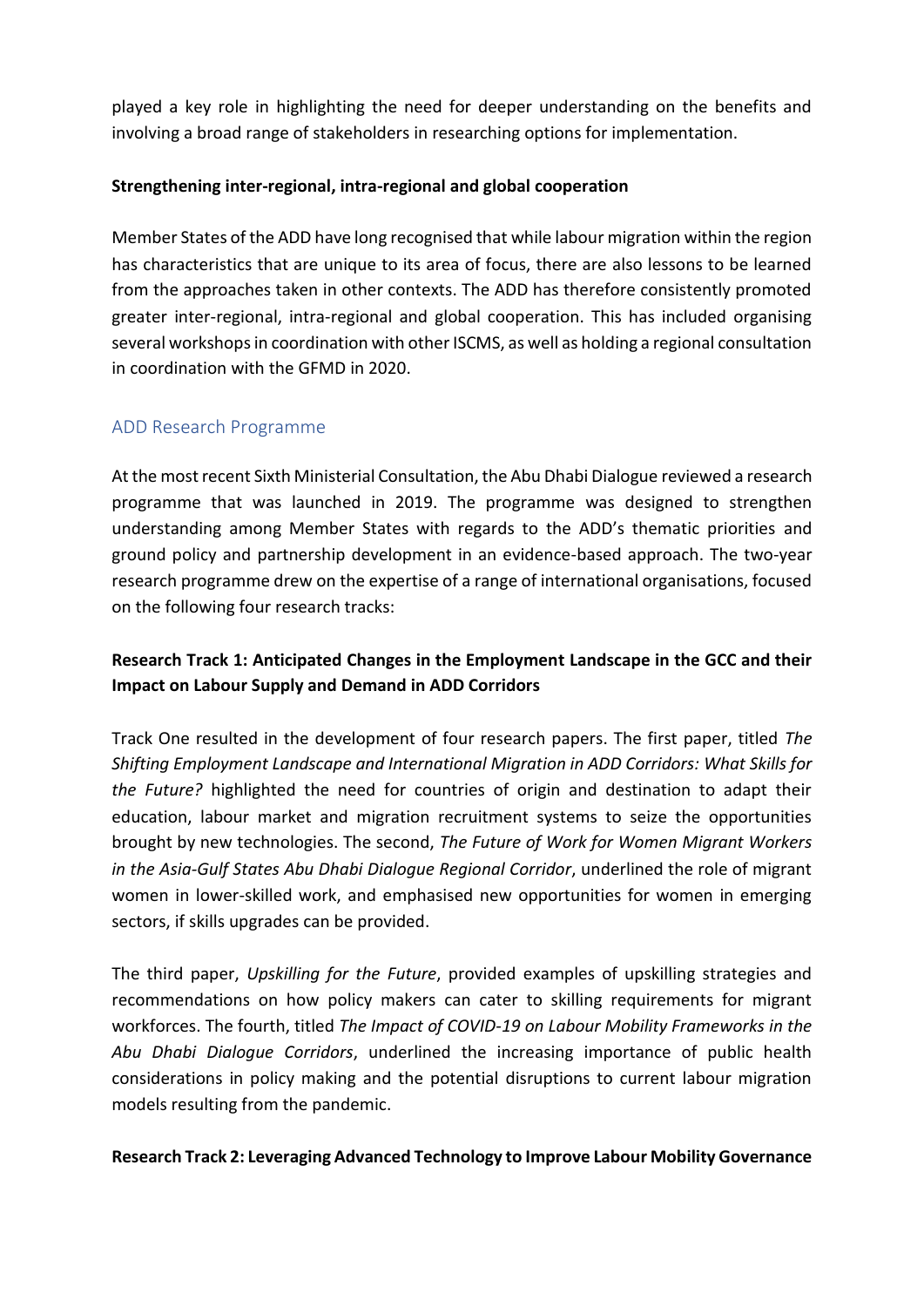Track Two resulted in the development of three research papers. The first paper, *Tele- Justice: Facilitating Workers' Access to Justice through Digital Tools*, examined how digital tools can improve operational aspects of migrant access to justice, from preventative, administrative, adjudication and litigation perspective. The second, *Enabling Temporary Contractual Workers to Rate and Review Recruiters and Other Intermediaries through Online Platforms*, describes best practices in developing online platforms that mitigate imbalances in information dissemination in the labour recruitment process.

The third paper, *Leveraging Technology to Enhance Compliant Labour Selection Practices and Improve Job Matching*, looks at what technological and digital options exist to promote and streamline compliant labour selection and how stakeholders can approach the increasing demand for technological platforms within labour migration governance frameworks.

#### **Research Track 3: Pre-Deployment Testing of Workers in Asia-GCC Corridors**

Track Three also resulted in the development of three research papers. The first, *Migrant Workers' Skills Examinations in COOs and the Recognition of Skills by CODs*, examined a skills verification programme underway in the Kingdom of Saudi Arabia, targeting more than 1.7 million temporary migrant workers and covering more than 1000 occupations. The second paper*, Introducing the Gulf Health Council Program for Expatriate Health Checkups*, examines the impacts of a medical screening process for migrant workers managed by the Gulf Health Council.

The third paper, *Exploring the Existing Practices of Skills Assessment (Nepal and Bangladesh) and Recognition (UAE and Qatar): A Comparative Study*, aimed to provide policy insights for further strengthening skills testing, certification and recognition in intra-Asia labour migration.

## **Research Track 4: Global Governance of Migration: Towards Greater Engagement by Regional Consultative Processes in Global Fora**

Track Four resulted in a single paper, *The Role of the Abu Dhabi Dialogue in Regional and Global Migration Governance*. That paper focused on how the ADD contributes to regional and global policy dialogue on migration by exploring convergent regional approaches to migration issues; by cooperating with other inter-State Consultation Mechanisms on Migration; and by feeding into global processes such as the Global Forum on Migration and Development and the Global Compact for Safe, Orderly and Regular Migration.

## <span id="page-9-0"></span>Future of the ADD

In October 2021, at the Sixth Ministerial Consultation, assembled Ministers approved a new set of thematic priorities. The approved thematic priorities are as follows: 1) enabling and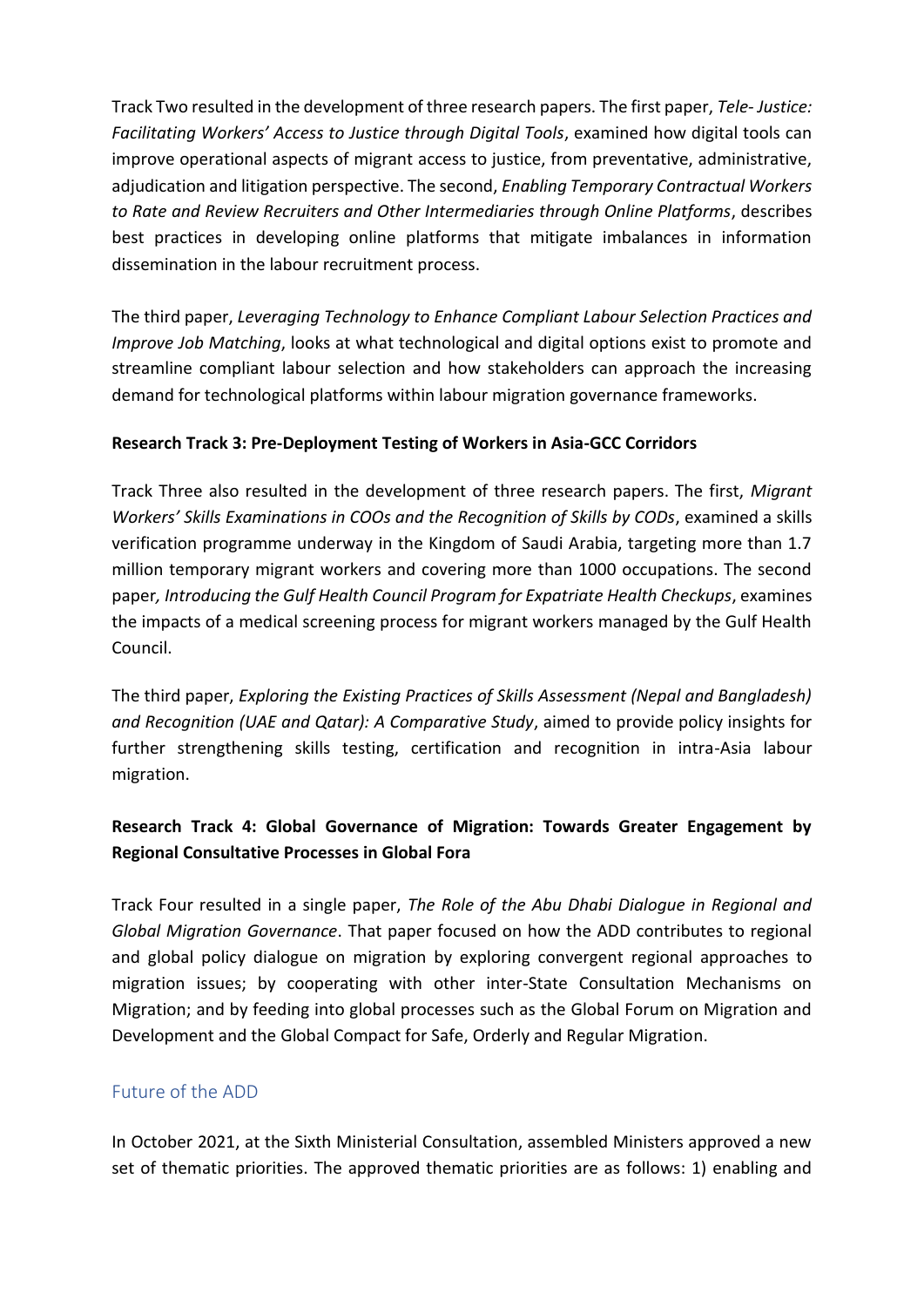improving access to justice for temporary contractual workers; 2) facilitating and enhancing skills mobility between and among countries of origin and destination in response to changing employment landscapes; 3) addressing COVID-19 challenges; 4) integrating gender into employment promotion policies; 5) fostering international, intra-regional and inter-regional cooperation on migration governance. These priorities will form the basis for cooperation among ADD Member States through the next two-year cycle.